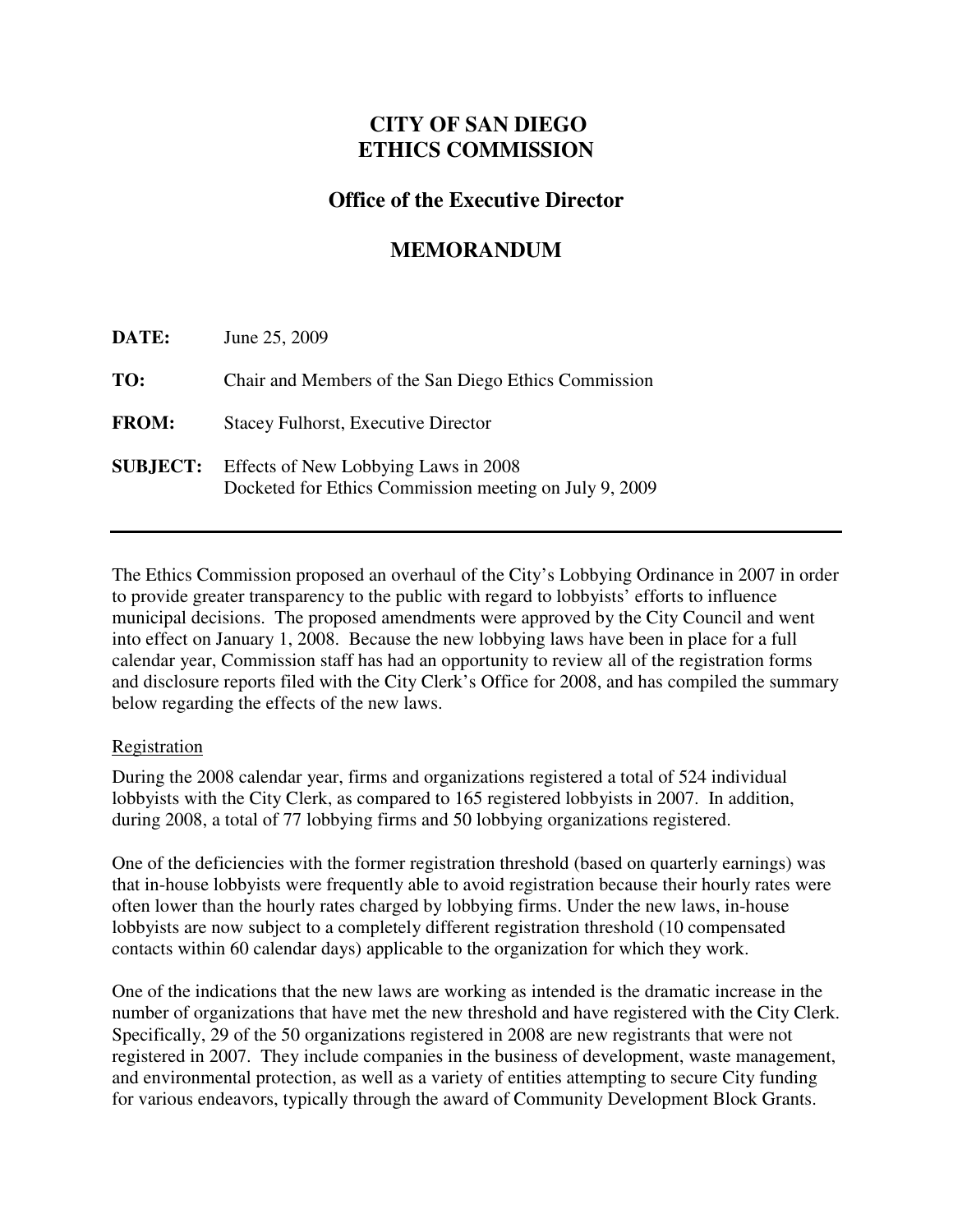Chair and Members of the San Diego Ethics Commission Docketed for July 9, 2009 Page 2

#### Disclosure of Lobbying Activities

 Arguably the most important aspect of the new laws governing quarterly disclosure reports is the requirement that lobbying firms and organizations identify the name and department of the City Officials they contacted in an effort to influence a municipal decision. Staff's review of the quarterly disclosure reports filed during 2008 indicates that firms and organizations are complying with this new requirement. Because the City's laws do not require the itemization of each and every contact made during the reporting period, a lobbying firm is only required to disclose the name of a City Official one time on the firm's disclosure report even if the firm's representatives contacted the City Official multiple times during a calendar quarter. As a result, this new requirement has not resulted in voluminous filings by firms and organizations (one of the concerns expressed by Commissioners during the 2007 deliberations). Instead, it appears that the information the public is receiving regarding the efforts to influence municipal decisions is both relevant and succinct.

 In addition, the new laws require lobbying firms to disclose the total compensation received from their clients, and require organization lobbyists to disclose the total number of lobbying contacts their employees and officers had with City Officials. During 2008, lobbying firms reported receiving a total of \$7,146,601 from their clients, and organization lobbyists reported making a total of 3,539 lobbying contacts with high-level City Officials. A breakdown by calendar quarter is as follows:

| <b>Calendar Quarter</b> | <b>Amount Earned by Firms</b> | Contacts by Organizations |
|-------------------------|-------------------------------|---------------------------|
| January – March         | \$1,740,255                   | 994                       |
| $April - June$          | \$2,074,996                   | 709                       |
| $July - September$      | \$1,893,300                   | 891                       |
| October – December      | \$1,438,050                   | 945                       |

 During the course of reviewing the 2008 quarterly disclosure reports, Commission staff found that many firms and organizations were identifying municipal decisions in a generic and vague manner (e.g. "land use issue," "property acquisition," "site development," etc.). At the direction of the Commission, staff asked these lobbying firms and organization lobbyists to amend their quarterly reports to describe with specificity the municipal decisions they were attempting to influence, as is required by the Municipal Code. Following staff's requests, all the firms and organizations contacted filed amended disclosure reports to add more descriptive information regarding these municipal decisions. In most cases, the addition of a street address or project name was sufficient to comply with the required level of specificity.

## Disclosure of Campaign-Related Activities

 As the Commission noted while deliberating proposed amendments to the City's lobbying laws, campaign contributions and campaign fundraising are important means by which individuals and entities may demonstrate their financial support for a candidate and/or officeholder. There can be an appearance of undue influence or special access when someone attempts to influence a City Official regarding a municipal decision after providing that official with campaign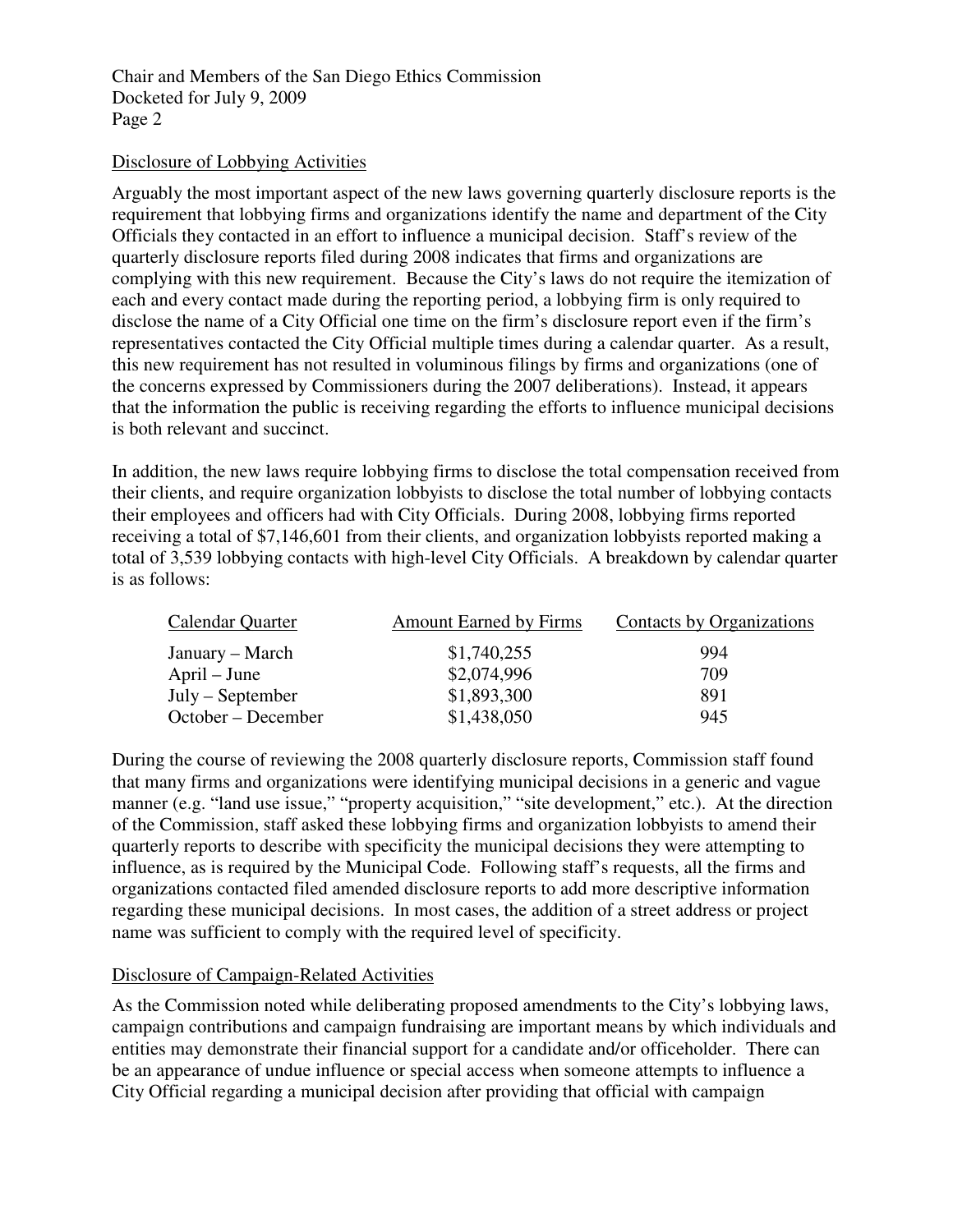Chair and Members of the San Diego Ethics Commission Docketed for July 9, 2009 Page 3

 contributions or fundraising assistance. In order to shed light on the financial relationships that may exist between lobbying entities and City Officials, the Commission proposed, and the City Council approved, a requirement that lobbying firms and organization lobbyists disclose contributions and fundraising efforts by their owners, officers, and lobbyists.

 Staff's review of the quarterly disclosure reports filed during the 2008 calendar year reveals that lobbyist-related campaign contributions to City candidates and officeholders totaled \$147,580. The quarterly reports also reveal that lobbyist-related fundraising activities resulted in a total of \$318,219 being raised for City candidates and officeholders. A breakdown of lobbyist campaign activity by quarter is as follows:

| Calendar Quarter   | <b>Campaign Contributions</b> | <b>Fundraising Activities</b> |
|--------------------|-------------------------------|-------------------------------|
| January – March    | \$26,545                      | \$120,194                     |
| $April - June$     | \$33,115                      | \$66,205                      |
| $July - September$ | \$43,055                      | \$62,433                      |
| October – December | \$44,865                      | \$69,387                      |

 Note that the definition of "fundraising" is limited to funds personally delivered to a City candidate and contributions for which the lobbyist "has identified himself or herself to a candidate or candidate's controlled committee as having some degree of responsibility for raising."<br><u>Gifts</u>

 Although the new laws include a \$10 limit on gifts from lobbyists to City Officials in a calendar month, the quarterly disclosure reports filed with the City Clerk indicate that quite a few lobbying firms and organization lobbyists were unaware of the new limit and therefore continued to give gifts to City Officials with a value of more than \$10. In accordance with the Commission's direction to provide education in lieu of enforcement, staff has written to each of these firms and organizations to ensure that they are aware of the \$10 limit on a going-forward basis.

## **Education and Outreach**

 In order to notify lobbying firms and organizations of the new laws, staff undertook a series of education and outreach efforts in late 2007 and early 2008, including: ten live training sessions, seven fact sheets, a Lobbying Manual, a "frequently asked questions" section on the Commission's website, and detailed instructions on registration and disclosure forms. In addition, staff responded to approximately 300 requests for informal assistance regarding the City's lobbying laws. Such efforts appear to have been successful in that lobbying firms tended to register early in the year, indicating that they were aware of the new \$1 registration threshold. Moreover, many organizations throughout the County appear to have understood the new contacts-based threshold, as reflected in the fact that they timely registered after making 10 lobbying contacts within 60 calendar days, as well as the fact that approximately 60% of the organizations registered in 2008 were not registered in 2007.